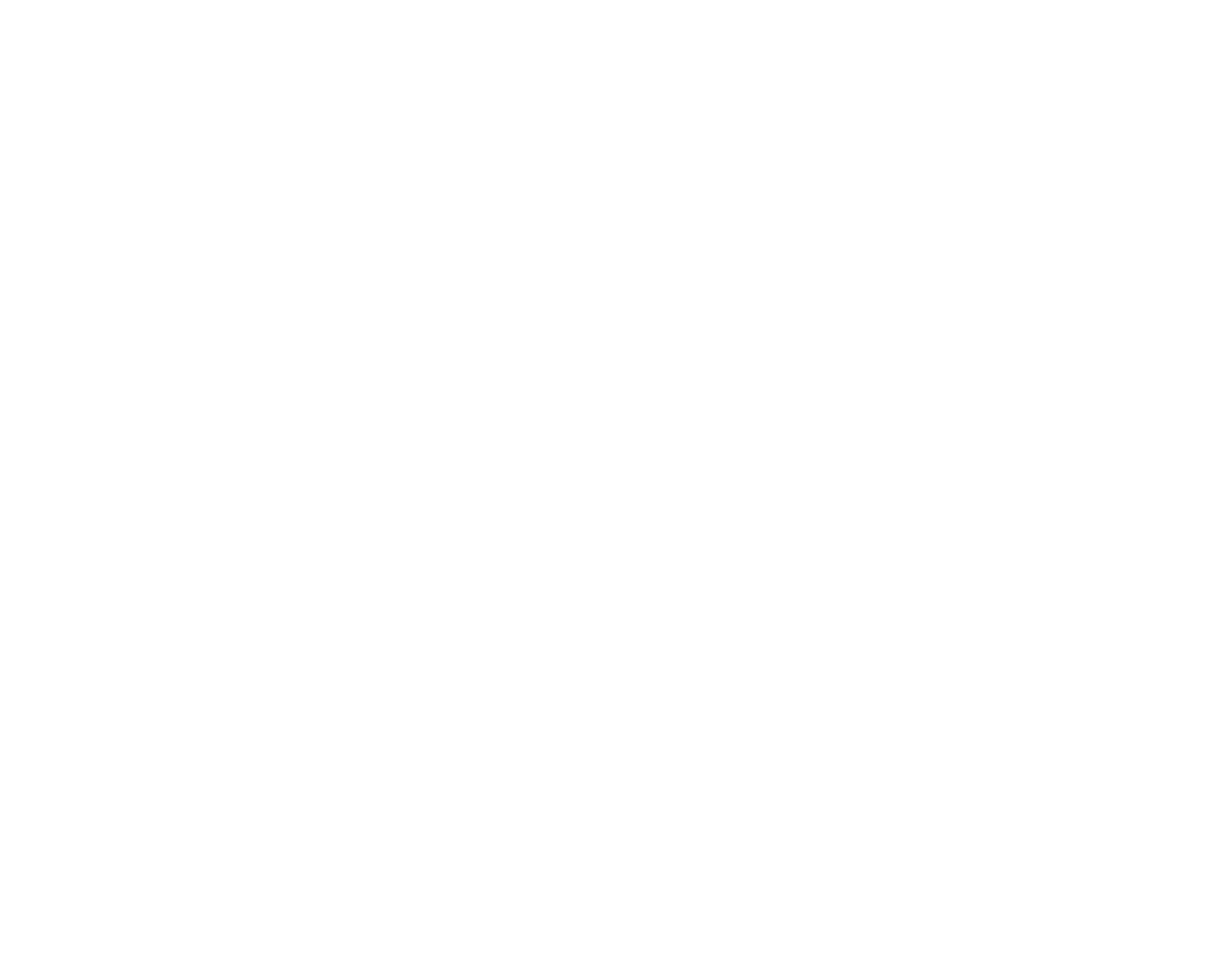|                     | 3              | 9  | 11165         | Stampede           | Glenn Griley                                                | 27           | 24:53:52 | 12:43:52          | 12:07:25 | $J-111$        | <b>KHYC</b>               |
|---------------------|----------------|----|---------------|--------------------|-------------------------------------------------------------|--------------|----------|-------------------|----------|----------------|---------------------------|
|                     | 4              | 13 | 7192          | Tango              | Roy Jones                                                   | 9            | 24:41:50 | 12:31:50          | 12:19:41 | $J-133$        | <b>BYC</b>                |
|                     | 5              | 15 | 52585         | Forgiveness        | Joe Simpkins                                                | 9            | 24:44:07 | 12:34:07          | 12:21:58 | $J-133$        | <b>CYC</b>                |
|                     | 6              | 33 | 46714         | Pole Dancer        | Tom & Terri Manok                                           | 36           | 25:49:06 | 13:39:06          | 12:50:30 | $J-120$        | <b>OYC</b>                |
|                     |                | 44 | 69348         | Paddywagon         | Richard Mainland                                            | 24           | 26:07:04 | 13:57:04          | 13:24:40 | Ross 40        | $\ensuremath{\text{CYC}}$ |
|                     | 8              | 72 | 56054         | <b>Fast Reorrg</b> | Ron Orr                                                     | 39           | 28:37:56 | 16:27:56          | 15:35:17 | Hunter 50      | SMWYC                     |
| <b>SPRIT PHRF B</b> |                |    |               |                    | PHRF Time on Distance / Start Time 12:15:00 / Dist.81.00 nm |              |          |                   |          |                |                           |
|                     |                | 22 | 88088         | Crazy 88           | Dr. Laura Schlessinger                                      | 69           | 26:17:27 | 14:02:27          | 12:29:18 | $J-88$         | <b>SBYC</b>               |
|                     | 2              | 30 | 7255          | Mistral            | Dan McGanty                                                 | 63           | 26:28:01 | 14:13:01          | 12:47:58 | Tartan 101     | $\ensuremath{\text{CYC}}$ |
|                     | 3              | 32 | 7306          | Zephyr             | Jack Mayer                                                  | 69           | 26:38:28 | 14:23:28          | 12:50:19 | $J-109$        | <b>DRYC</b>               |
|                     |                | 36 | <b>USA634</b> | Armida             | Thomas Bollay                                               | 84           | 27:09:52 | 14:54:52          | 13:01:28 | $J-105$        | SBYC                      |
|                     | 5              | 56 | 56912         | Persistence        | C Bryce Benjamin                                            | 69           | 27:53:47 | 15:38:47          | 14:05:38 | $J-109$        | $\ensuremath{\text{CYC}}$ |
|                     | 6              | 66 | 7101          | C & Ceann Saile    | Geoffrey Roth                                               | 63           | 28:34:14 | 16:19:14          | 14:54:11 | Tartan 101     | <b>DRYC</b>               |
|                     |                | 75 | 56913         | Aquabella          | Bob Solliday                                                | 66           | 30:21:07 | 18:06:07          | 16:37:01 | $J-109$        | $\ensuremath{\text{CYC}}$ |
|                     | 8              | 76 | 7914          | Double Down        | Brian Kerr                                                  | 90           | 32:00:31 | 19:45:31          | 17:44:01 | $J-92$         | PBYC                      |
| <b>DNS</b>          | 10             | 91 | 56385         | Electra            | Thomas Brott                                                | 69           |          |                   |          | $J-109$        | <b>SIBYC</b>              |
| PHRF-A              |                |    |               |                    | PHRF Time on Distance / Start Time 12:20:00 / Dist.81.00 nm |              |          |                   |          |                |                           |
|                     |                | 7  | 56336         | French Kiss        | Chris Hillseth                                              | 39           | 25:17:10 | 12:57:10          | 12:04:31 | <b>BEN44.7</b> | <b>CYC</b>                |
|                     | $\overline{2}$ | 8  | 4417          | DistraXion         | Jeffery Coyle                                               | 30           | 25:07:04 | 12:47:04          | 12:06:34 | Xp44           | <b>KHYC</b>               |
|                     | 3              | 21 | 93000         | $T-N-T$            | Wes Selby                                                   | $\mathbf{0}$ | 24:48:30 | 12:28:30          | 12:28:30 | TRIPP 47       | <b>ALYC</b>               |
|                     |                | 28 | 28725         | Prevail            | William Guilfoyle                                           | $-12$        | 24:45:44 | 12:25:44          | 12:41:56 | SC 52          | SBYC/Tra                  |
|                     | 5              | 42 | 56134         | Uhambo             | David Chase                                                 | 39           | 26:34:10 | 14:14:10          | 13:21:31 | <b>BEN44.7</b> | <b>VYC</b>                |
|                     | 6              | 48 | 38021         | Cool Man Cool 2    | Ken Johnson                                                 | 27           | 26:42:59 | 14:22:59          | 13:46:32 | SYDNEY 38od    | ALYC                      |
|                     |                | 63 | 42401         | Airwaves           | Dennis Ponsor                                               | 21           | 27:33:45 | 15:13:45          | 14:45:24 | Frers50        | SYC?Tra                   |
|                     | 8              | 68 | 520           | X-Pletive          | Dan Paracchini                                              | 24           | 27:57:01 | 15:37:01          | 15:04:37 | $X-41$         | <b>SYC</b>                |
| <b>DNF</b>          | 10             | 91 | 56447         | Green Dragon 2     | Gary Green                                                  | 39           |          |                   |          | <b>BEN44.7</b> | <b>DRYC</b>               |
| <b>PHRF-B</b>       |                |    |               |                    | PHRF Time on Distance / Start Time 12:20:00 / Dist.81.00 nm |              |          |                   |          |                |                           |
|                     |                | 17 | 56106         | Tranquility        | Lynn Max                                                    | 57           |          | 26:01:13 13:41:13 | 12:24:16 | <b>BEN40.7</b> | SBYC                      |
|                     | 2              | 27 | 42757         | <b>Tigger</b>      | Fred & Suzanne Cottrell                                     | 81           | 26:48:40 | 14:28:40          | 12:39:19 | $J-33$         | KHYC                      |
|                     |                |    |               |                    |                                                             |              |          |                   |          |                |                           |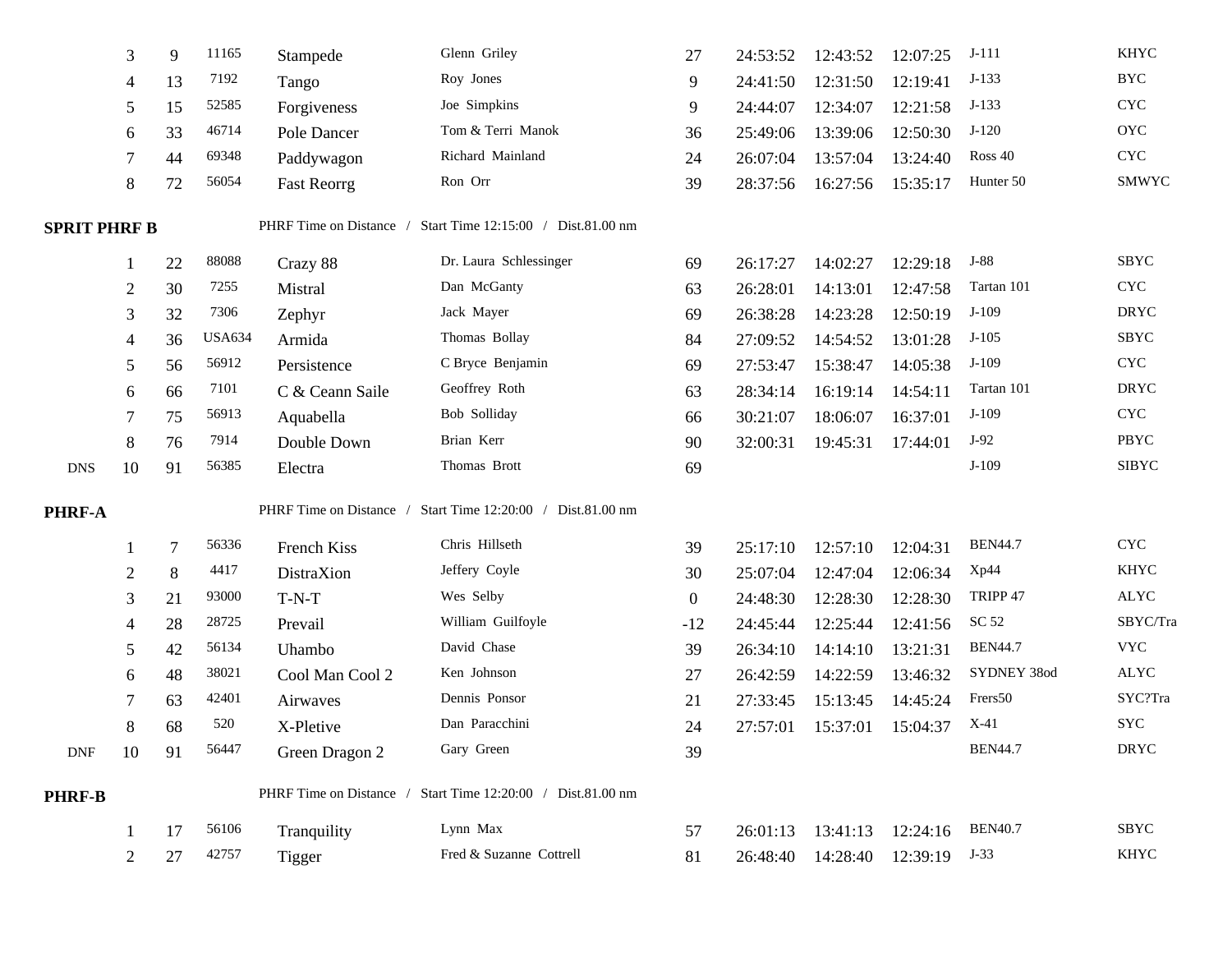|                     | 3  | 39 | 87694 | Uncle Bob               | Larry Leveille                                              | 72  | 27:08:47 | 14:48:47 | 13:11:35 | Schock 35              | SBYC                        |
|---------------------|----|----|-------|-------------------------|-------------------------------------------------------------|-----|----------|----------|----------|------------------------|-----------------------------|
|                     | 4  | 64 | 56594 | Avanti                  | Jim Labarge                                                 | 72  | 28:46:20 | 16:26:20 | 14:49:08 | 54DS                   | $\ensuremath{\text{CYC}}$   |
|                     | 5  | 69 | 52727 | <b>Flash Packet</b>     | Peter Stazicker                                             | 54  | 28:38:27 | 16:18:27 | 15:05:33 | <b>BEN40.7</b>         | $\ensuremath{\text{CYC}}$   |
| <b>DNF</b>          | 10 | 91 | 7278  | Jungle Jim              | Jim Maslon                                                  | 69  |          |          |          | JNNU49P                | <b>DRYC</b>                 |
| <b>DNF</b>          | 10 | 91 | 93580 | Mare'zia                | James Lee                                                   | 78  |          |          |          | Centurion 40S          | <b>KHYC</b>                 |
| <b>DNF</b>          | 10 | 91 | 63407 | Prima                   | Mark Weinberger                                             | 81  |          |          |          | $J-33$                 | <b>CRA</b>                  |
| <b>DNS</b>          | 10 | 91 | 79048 | Carmagnole 3            | Dan Howard                                                  | 84  |          |          |          | <b>BEN36.7</b>         | <b>DRYC</b>                 |
| PHRF-C              |    |    |       | PHRF Time on Distance / | Start Time 12:25:00 / Dist.81.00 nm                         |     |          |          |          |                        |                             |
|                     |    | 34 | 97871 | <b>Wind Dancer</b>      | PK Edwards                                                  | 102 | 27:33:29 | 15:08:29 | 12:50:47 | Catalina 42            | <b>VYC</b>                  |
|                     | 2  | 35 | 8391  | Shockwave               | Mike / Gary Grijalva                                        | 102 | 27:34:30 | 15:09:30 | 12:51:48 | Newport 41s            | <b>SPYC</b>                 |
|                     | 3  | 46 | 28632 | Uno                     | Steven Wonner                                               | 135 | 28:55:18 | 16:30:18 | 13:28:03 | Wyliecat 30            | $\ensuremath{\mathsf{RYC}}$ |
|                     | 4  | 49 | 7626  | Lulu                    | David Booker                                                | 117 | 28:54:10 | 16:29:10 | 13:51:13 | Schock 34PC            | <b>SIBYC</b>                |
|                     | 5  | 52 | 56381 | Second Wind             | Lander Nicolait                                             | 114 | 28:58:27 | 16:33:27 | 13:59:33 | Hunter 375             | SBYC                        |
|                     | 6  | 62 | 67425 | <b>Friction Loss</b>    | Shawn Ivie                                                  | 135 | 30:10:10 | 17:45:10 | 14:42:55 | $J-30$                 | <b>SBYRC</b>                |
|                     |    | 73 | 56700 | Duchess                 | Ron Jacobs                                                  | 102 | 30:22:10 | 17:57:10 | 15:39:28 | Catalina 42mkII        | <b>DRYC</b>                 |
|                     | 8  | 74 | 56732 | Sheridan Mae            | Steve Davis                                                 | 135 | 31:18:39 | 18:53:39 | 15:51:24 | Catalina 36/MK1        | <b>KHYC</b>                 |
| <b>DNF</b>          | 10 | 91 | 7950  | Celebrity               | Jerry Finnegan                                              | 114 |          |          |          | Cal 40                 | <b>KHYC</b>                 |
| <b>PHRF-D</b>       |    |    |       | PHRF Time on Distance / | Start Time 12:25:00 / Dist.81.00 nm                         |     |          |          |          |                        |                             |
|                     |    | 45 | 63163 | Rubicon III             | Rod Percival                                                | 138 | 28:57:45 | 16:32:45 | 13:26:27 | Contess 33             | <b>PSSA</b>                 |
|                     | 2  | 57 | 97704 | Psyche's Song           | Jody Rawles                                                 | 144 | 29:46:49 | 17:21:49 | 14:07:25 | Freedom 38             | <b>CBYC</b>                 |
|                     | 3  | 59 | 87138 | <b>Out Patient</b>      | Randy Alcorn                                                | 180 | 30:37:52 | 18:12:52 | 14:09:52 | Cal 2-29               | AnYC/PS                     |
|                     | 4  | 65 | 56782 | Midnight Run            | John Dean                                                   | 150 | 30:40:09 | 18:15:09 | 14:52:39 | Catalin 320            | <b>KHYC</b>                 |
|                     | 5  | 71 | 56127 | A Cappella              | Denny Browne                                                | 150 | 31:17:07 | 18:52:07 | 15:29:37 | Catalin 320            | <b>KHYC</b>                 |
| <b>DNS</b>          | 9  | 91 | 46690 | Too Much Fun !!         | Doug Farrell                                                | 141 |          |          |          | Catalina 34 (Tall Ri   | <b>VYC</b>                  |
| <b>DNF</b>          | 9  | 91 | 47334 | Voice Of Reason         | Jim McCone                                                  | 180 |          |          |          | Ericson 32             | <b>PSSA</b>                 |
| <b>DNS</b>          | 9  | 91 | 56883 | Shell Shocked           | Hinchcliffe Heckmann                                        | 204 |          |          |          | Catalina 27            | <b>LBSYC</b>                |
| <b>SPRIT/ULDB-A</b> |    |    |       |                         | PHRF Time on Distance / Start Time 12:05:00 / Dist.81.00 nm |     |          |          |          |                        |                             |
|                     |    | 2  | 50904 | Plankton                | John Staff                                                  | 36  | 24:29:45 | 12:24:45 | 11:36:09 | Viper 830              | $\ensuremath{\text{CYC}}$   |
|                     | 2  | 3  | 20001 | Carrera                 | Ralf Butz                                                   | 51  | 25:01:38 | 12:56:38 | 11:47:47 | Carrera <sub>290</sub> | <b>DPYC</b>                 |
|                     |    |    |       |                         |                                                             |     |          |          |          |                        |                             |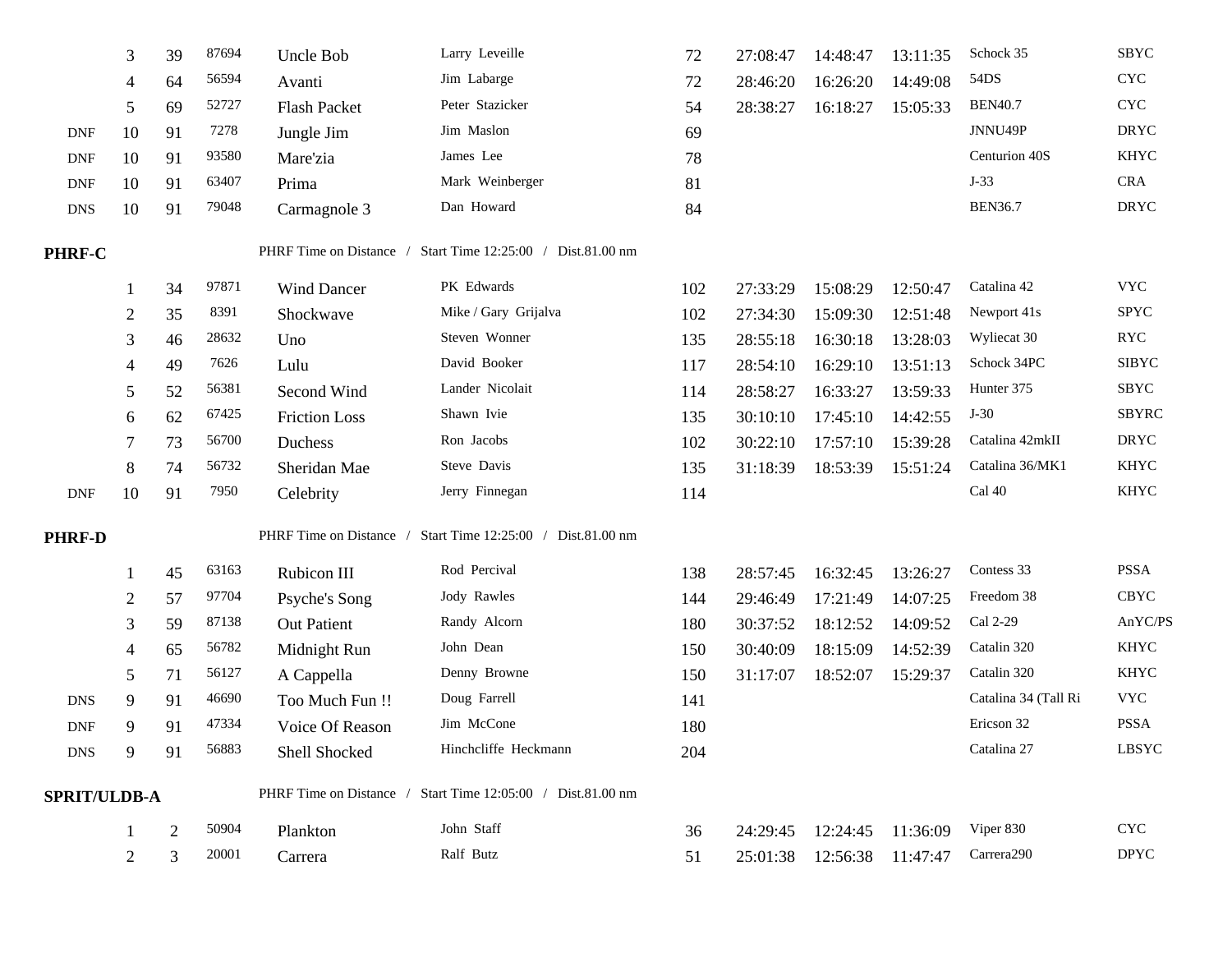|                             | 3              | 14 | 46700 | Derivative            | Mark Surber                                                 | -6     | 24:17:42 | 12:12:42 | 12:20:48 | $J-125$           | CorYC                     |
|-----------------------------|----------------|----|-------|-----------------------|-------------------------------------------------------------|--------|----------|----------|----------|-------------------|---------------------------|
|                             | 4              | 18 | 7065  | Timeshaver            | Viggo Torbensen                                             | -9     | 24:18:19 | 12:13:19 | 12:25:28 | $J-125$           | <b>DPYC</b>               |
|                             | 5              | 26 | 400   | Rock & Roll           | Bernard Girod                                               | $-24$  | 24:11:27 | 12:06:27 | 12:38:51 | Farr 400          | SBYC                      |
|                             | 6              | 29 | 93145 | Radio Flyer           | Carolyn Parks                                               | $-24$  | 24:18:39 | 12:13:39 | 12:46:03 | $J-145$           | SBYC                      |
| <b>MAXI's</b>               |                |    |       |                       | PHRF Time on Distance / Start Time 12:00:00 / Dist.81.00 nm |        |          |          |          |                   |                           |
|                             |                | 53 | 97777 | Medicine Man          | Robert Lane                                                 | $-99$  | 23:49:06 | 11:49:06 | 14:02:45 | And 63            | <b>LBYC</b>               |
|                             | $\overline{c}$ | 54 | 97    | <b>Grand Illusion</b> | Edward McDowell                                             | $-84$  | 24:10:34 | 12:10:34 | 14:03:58 | Santa Cruz 70     | <b>KHYC</b>               |
|                             | 3              | 55 | 97656 | Holua                 | Brack Duker                                                 | $-87$  | 24:07:21 | 12:07:21 | 14:04:48 | Santa Cruz 70     | <b>CYC</b>                |
|                             | 4              | 58 | 97510 | Taxi Dancer           | Tom/Dick/Jim Parker/Compton/                                | $-84$  | 24:14:19 | 12:14:19 | 14:07:43 | R/Pugh 68         | sbyc                      |
|                             | 5              | 60 | 88    | <b>OEX</b>            | John Sangmeister                                            | $-96$  | 24:02:17 | 12:02:17 | 14:11:53 | SCZ70M            | LBYC                      |
|                             | 6              | 67 | 65002 | <b>Bad Pak</b>        | Tom Holthus                                                 | $-141$ | 23:46:19 | 11:46:19 | 14:56:40 | STP65             | <b>SDYC</b>               |
| <b>FAST 50's</b>            |                |    |       |                       | PHRF Time on Distance / Start Time 12:05:00 / Dist.81.00 nm |        |          |          |          |                   |                           |
|                             |                | 37 | 43717 | Kokopelli2            | Lani Spund                                                  | $-36$  | 24:18:03 | 12:13:03 | 13:01:39 | SCZ52             | SDYC C                    |
|                             | 2              | 38 | 60100 | Varuna                | Chris Hemans                                                | $-42$  | 24:11:21 | 12:06:21 | 13:03:03 | <b>IRC 46</b>     | $_{\mathrm{BYC}}$         |
|                             | 3              | 43 | 7249  | It's OK               | Lewis Beery                                                 | $-57$  | 24:10:47 | 12:05:47 | 13:22:44 | Andrews 49.9      | <b>BYC</b>                |
|                             |                | 47 | 52005 | Rebel Yell            | David Team                                                  | $-90$  | 23:48:33 | 11:43:33 | 13:45:03 | <b>TP 52</b>      | <b>NHYC</b>               |
|                             | 5              | 50 | 52006 | <b>Bud</b>            | Victor Wild                                                 | $-90$  | 23:59:02 | 11:54:02 | 13:55:32 | <b>TP52</b>       | <b>SDYC</b>               |
| <b>DNF</b>                  | 8              | 91 | 77000 | Pendragon IV          | John MacLaurin                                              | $-72$  |          |          |          | Davidson 52       | $\ensuremath{\text{CYC}}$ |
| $\ensuremath{\mathsf{DNF}}$ | 8              | 91 | 50100 | Margaritaville 1.5    | Jay Steinbeck                                               | $-66$  |          |          |          | Andrews           | $\ensuremath{\text{CYC}}$ |
| <b>OCRA</b>                 |                |    |       |                       | PHRF Time on Distance / Start Time 12:00:00 / Dist.81.00 nm |        |          |          |          |                   |                           |
|                             |                | 40 | 97645 | Neck Sprain           | Wade Stevens                                                | 34     | 26:03:55 | 14:03:55 | 13:18:01 | F-27 Corsair      | <b>KHYC</b>               |
|                             | $\overline{2}$ | 41 | 97463 | Alien                 | Dan Frenette                                                | 16     | 25:41:17 | 13:41:17 | 13:19:41 | F-27 Corsair      | <b>CBYC</b>               |
|                             | 3              | 51 | 31    | <b>FRA031</b>         | Yves Vergnolle Jerome Sammarce                              | $-30$  | 25:18:06 | 13:18:06 | 13:58:36 | F <sub>25</sub> C | <b>PSSA</b>               |
|                             | 4              | 61 | FRA11 | Go Cart               | Chris Slagerman                                             | $-102$ | 24:12:20 | 12:12:20 | 14:30:02 | Seacart 30        | $\ensuremath{\text{CYC}}$ |
|                             | 5              | 70 | 27096 | Afterburner           | <b>Bill Gibbs</b>                                           | $-154$ | 23:51:10 | 11:51:10 | 15:19:04 | <b>CAT SPECS</b>  | PBYC                      |
|                             |                |    |       |                       |                                                             |        |          |          |          |                   |                           |

**Questions? Contact: Dick Reinhardt (310) 376-2459**

Printed On: 26-Jul-2014 14:00:42

Number of boats Scored 90 Version 6.45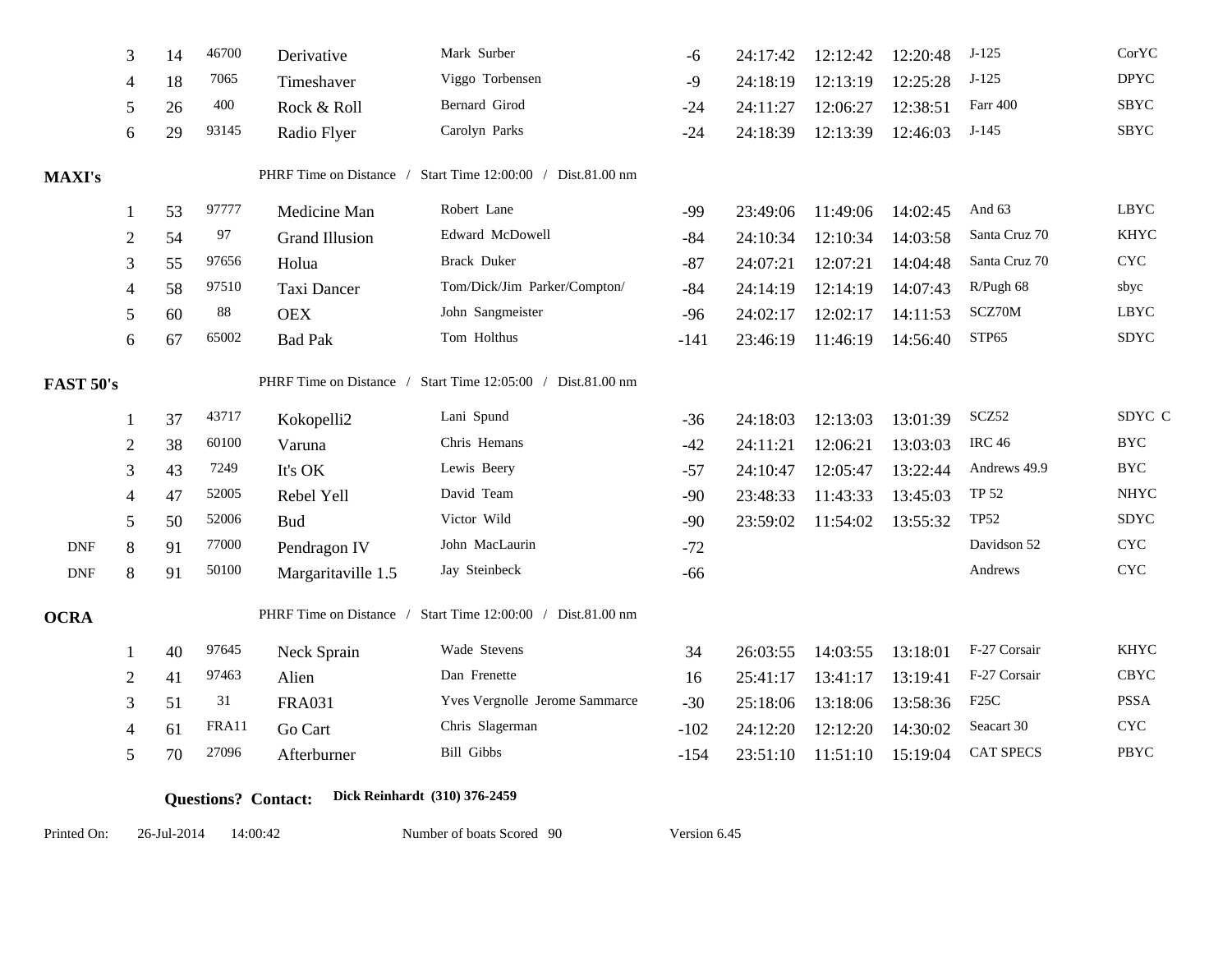## **Santa Barbara-King Harbor Race**

 *2014 (42nd Annual Race)* **Race Date: 24-25 July 2014**

**King Harbor Yacht Club**

## Trophies Awarded

|                | <b>Division</b><br>Rank | Fleet<br>Rank | <b>Overall</b><br>Rank | Sail No.   | <b>Boat Name</b>                                            | <b>Owner / Skipper</b>            |
|----------------|-------------------------|---------------|------------------------|------------|-------------------------------------------------------------|-----------------------------------|
| <b>ULDB-A</b>  |                         |               |                        |            | PHRF Time on Distance / Start Time 12:10:00 / Dist.81.00 nm |                                   |
|                |                         |               |                        |            |                                                             |                                   |
|                | $\overline{1}$          | 3             | 10                     |            | 77890 <b>Allure</b>                                         | Mike / Doug Burch / Grant         |
|                | $\overline{2}$          |               | 16                     |            | 18926 Horizon                                               | <b>John Sulze</b>                 |
|                | 3                       |               | 19                     |            | 18081 Flaca                                                 | Paul Casanova                     |
|                | 4                       |               | 24                     |            | 27007 Paranoia                                              | Rick von Heydenreich              |
|                | 5                       |               | 25                     |            | 52555 Elixir                                                | Chad and Kerrie Downey            |
| <b>ULDB-B</b>  |                         |               |                        |            | PHRF Time on Distance / Start Time 12:15:00 / Dist.81.00 nm |                                   |
|                | $\mathbf{1}$            | $\mathbf{1}$  | $\mathbf{1}$           |            | 87027 <b>Flying Dutchman</b> Jason Herring                  |                                   |
|                | $\overline{2}$          |               | $\overline{4}$         | 35008      | Deja Vu                                                     | <b>Thomas Payne</b>               |
|                | 3                       |               | 31                     |            | 28236 Wolfhound                                             | Jamie Myer                        |
| <b>DNF</b>     | 6                       |               | 91                     |            | 77074 Challenge                                             | John Pettit                       |
| <b>DNF</b>     | 6                       |               | 91                     |            | 18269 SASSY                                                 | Porter Spencer                    |
| <b>FARR 40</b> |                         |               |                        |            | PHRF Time on Distance / Start Time 12:10:00 / Dist.81.00 nm |                                   |
|                |                         |               | 11                     | 50060 Foil |                                                             | <b>Gordon Leon</b>                |
|                | $\overline{2}$          |               | 12                     |            | US-37 Blade II                                              | <b>Mick Shlens</b>                |
|                | 3                       |               | 20                     | 888        | White Knight                                                | Zoltan Katinszky                  |
|                | 4                       |               | 23                     | 1211       | Coquille                                                    | Jim Murrell                       |
|                | <b>SPRIT PHRF A</b>     |               |                        |            | PHRF Time on Distance / Start Time 12:10:00 / Dist.81.00 nm |                                   |
|                |                         |               |                        |            |                                                             |                                   |
|                | $\mathbf{1}$            | $\mathbf{1}$  | 5                      |            | USA37 E Ticket                                              | <b>Tom Hudson</b>                 |
|                | $\overline{2}$          |               | 6                      |            | 7311 <b>JATO</b>                                            | <b>Bill Webster/ Mike Moorhea</b> |
|                | $\overline{\mathbf{3}}$ |               | 9                      | 11165      | <b>Stampede</b>                                             | <b>Glenn Griley</b>               |
|                | $\overline{4}$          |               | 13                     | 7192       | Tango                                                       | Roy Jones                         |
|                | 5                       |               | 15                     |            | 52585 Forgiveness                                           | Joe Simpkins                      |
|                | 6                       |               | 33                     |            | 46714 Pole Dancer                                           | Tom & Terri Manok                 |
|                | 7                       |               | 44                     |            | 69348 Paddywagon                                            | Richard Mainland                  |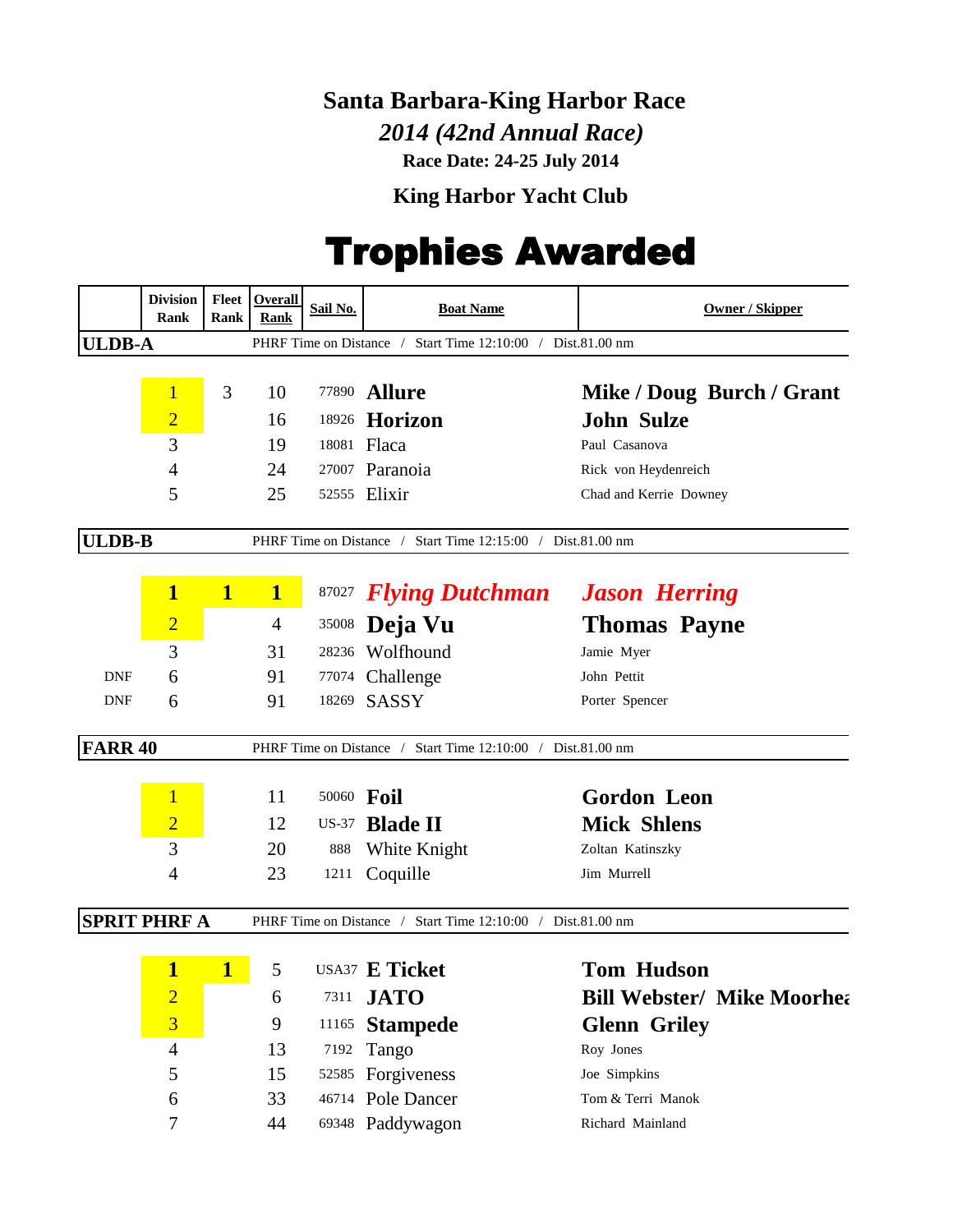|                     | 8              |              | 72 |                         | 56054 Fast Reorrg                                           | Ron Orr                  |
|---------------------|----------------|--------------|----|-------------------------|-------------------------------------------------------------|--------------------------|
| <b>SPRIT PHRF B</b> |                |              |    |                         | PHRF Time on Distance / Start Time 12:15:00 / Dist.81.00 nm |                          |
|                     | $\mathbf{1}$   | 6            | 22 | 88088                   | <b>Crazy 88</b>                                             | Dr. Laura Schlessinger   |
|                     | $\overline{2}$ |              | 30 | 7255                    | <b>Mistral</b>                                              | Dan McGanty              |
|                     | $\overline{3}$ |              | 32 | 7306                    | <b>Zephyr</b>                                               | <b>Jack Mayer</b>        |
|                     | $\overline{4}$ |              | 36 |                         | USA634 Armida                                               | <b>Thomas Bollay</b>     |
|                     | 5              |              | 56 |                         | 56912 Persistence                                           | C Bryce Benjamin         |
|                     | 6              |              | 66 | 7101                    | C & Ceann Saile                                             | Geoffrey Roth            |
|                     | 7              |              | 75 |                         | 56913 Aquabella                                             | Bob Solliday             |
|                     | 8              |              | 76 | 7914                    | Double Down                                                 | Brian Kerr               |
| <b>DNS</b>          | 10             |              | 91 |                         | 56385 Electra                                               | Thomas Brott             |
| <b>PHRF-A</b>       |                |              |    |                         | PHRF Time on Distance / Start Time 12:20:00 / Dist.81.00 nm |                          |
|                     | $\mathbf{1}$   | $\mathbf{1}$ | 7  | 56336                   | <b>French Kiss</b>                                          | <b>Chris Hillseth</b>    |
|                     | $\overline{2}$ |              | 8  | 4417                    | <b>DistraXion</b>                                           | <b>Jeffery Coyle</b>     |
|                     | $\overline{3}$ |              | 21 | 93000                   | $T-N-T$                                                     | <b>Wes Selby</b>         |
|                     | $\overline{4}$ |              | 28 | 28725                   | Prevail                                                     | <b>William Guilfoyle</b> |
|                     | 5              |              | 42 | 56134                   | Uhambo                                                      | David Chase              |
|                     | 6              |              | 48 |                         | 38021 Cool Man Cool 2                                       | Ken Johnson              |
|                     | 7              |              | 63 | 42401                   | Airwaves                                                    | Dennis Ponsor            |
|                     | 8              |              | 68 | 520                     | X-Pletive                                                   | Dan Paracchini           |
| <b>DNF</b>          | 10             |              | 91 | 56447                   | Green Dragon 2                                              | Gary Green               |
| <b>PHRF-B</b>       |                |              |    | PHRF Time on Distance / | Start Time 12:20:00 / Dist.81.00 nm                         |                          |
|                     | $\mathbf{1}$   | 3            | 17 | 56106                   | <b>Tranquility</b>                                          | Lynn Max                 |
|                     | $\overline{2}$ |              | 27 | 42757                   | <b>Tigger</b>                                               | Fred & Suzanne Cottrell  |
|                     | $\overline{3}$ |              | 39 |                         | 87694 <b>Uncle Bob</b>                                      | <b>Larry Leveille</b>    |
|                     | $\overline{4}$ |              | 64 |                         | 56594 Avanti                                                | <b>Jim Labarge</b>       |
|                     | 5              |              | 69 | 52727                   | <b>Flash Packet</b>                                         | Peter Stazicker          |
| <b>DNF</b>          | 10             |              | 91 | 7278                    | Jungle Jim                                                  | Jim Maslon               |
| <b>DNF</b>          | 10             |              | 91 | 93580                   | Mare'zia                                                    | James Lee                |
| <b>DNF</b>          | 10             |              | 91 |                         | 63407 Prima                                                 | Mark Weinberger          |
| <b>DNS</b>          | 10             |              | 91 |                         | 79048 Carmagnole 3                                          | Dan Howard               |
| PHRF-C              |                |              |    |                         | PHRF Time on Distance / Start Time 12:25:00 / Dist.81.00 nm |                          |
|                     | $\mathbf{1}$   | $\tau$       | 34 | 97871                   | <b>Wind Dancer</b>                                          | <b>PK</b> Edwards        |
|                     | $\overline{2}$ |              | 35 | 8391                    | <b>Shockwave</b>                                            | Mike / Gary Grijalva     |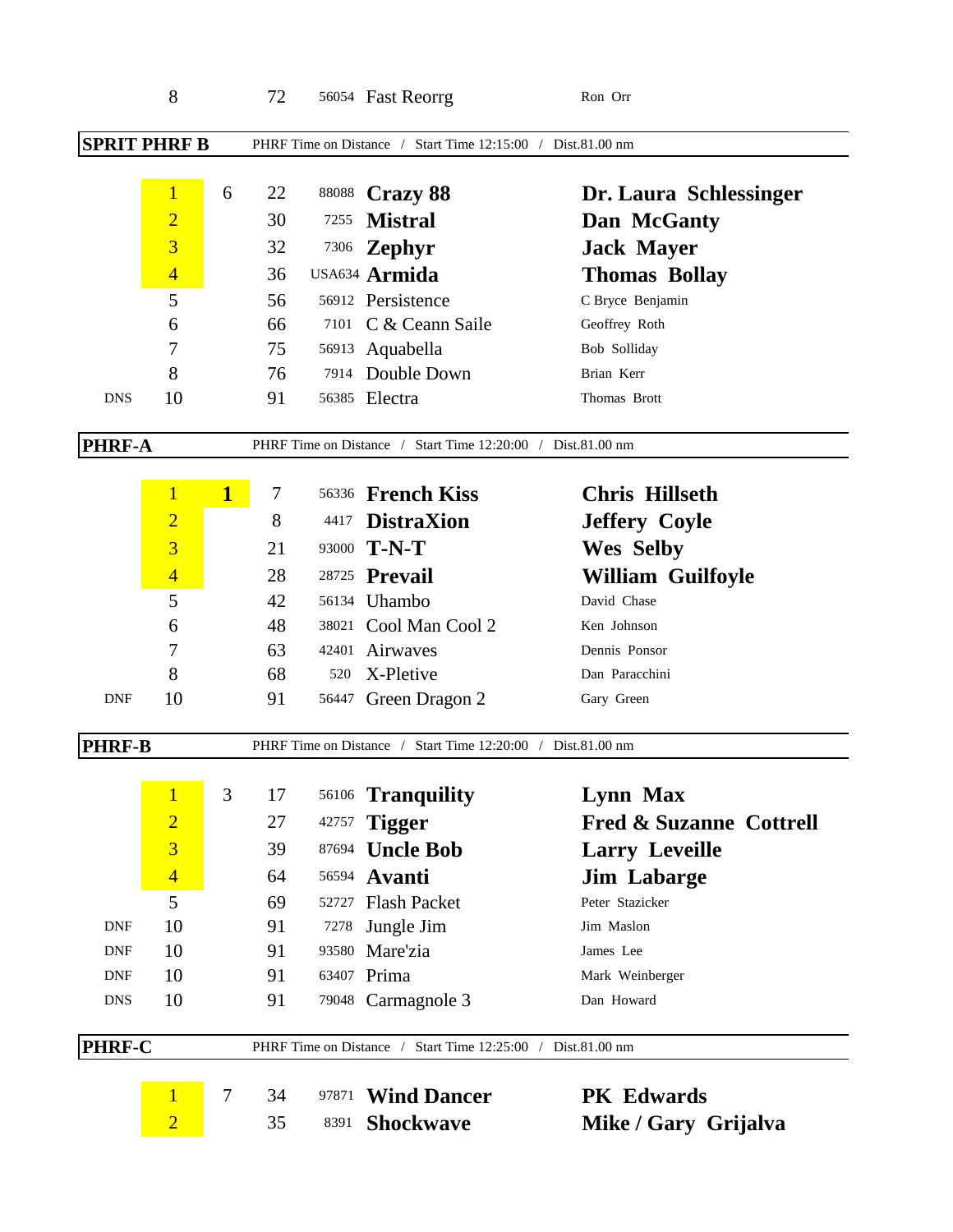|                  | 3                   |              | 46             |                         | 28632 <b>Uno</b>                                            | <b>Steven Wonner</b>         |
|------------------|---------------------|--------------|----------------|-------------------------|-------------------------------------------------------------|------------------------------|
|                  | $\overline{4}$      |              | 49             | 7626                    | Lulu                                                        | David Booker                 |
|                  | 5                   |              | 52             |                         | 56381 Second Wind                                           | Lander Nicolait              |
|                  | 6                   |              | 62             | 67425                   | <b>Friction Loss</b>                                        | Shawn Ivie                   |
|                  | 7                   |              | 73             |                         | 56700 Duchess                                               | Ron Jacobs                   |
|                  | 8                   |              | 74             | 56732                   | Sheridan Mae                                                | Steve Davis                  |
| <b>DNF</b>       | 10                  |              | 91             |                         | 7950 Celebrity                                              | Jerry Finnegan               |
| <b>PHRF-D</b>    |                     |              |                |                         | PHRF Time on Distance / Start Time 12:25:00 / Dist.81.00 nm |                              |
|                  |                     |              |                |                         |                                                             |                              |
|                  | $\mathbf{1}$        | 11           | 45             | 63163                   | <b>Rubicon III</b>                                          | <b>Rod Percival</b>          |
|                  | $\overline{2}$      |              | 57             | 97704                   | <b>Psyche's Song</b>                                        | <b>Jody Rawles</b>           |
|                  | 3                   |              | 59             | 87138                   | <b>Out Patient</b>                                          | <b>Randy Alcorn</b>          |
|                  | $\overline{4}$      |              | 65             | 56782                   | Midnight Run                                                | John Dean                    |
|                  | 5                   |              | 71             | 56127                   | A Cappella                                                  | Denny Browne                 |
| <b>DNS</b>       | 9                   |              | 91             | 46690                   | Too Much Fun !!                                             | Doug Farrell                 |
| <b>DNF</b>       | 9                   |              | 91             |                         | 47334 Voice Of Reason                                       | Jim McCone                   |
| <b>DNS</b>       | 9                   |              | 91             |                         | 56883 Shell Shocked                                         | Hinchcliffe Heckmann         |
|                  | <b>SPRIT/ULDB-A</b> |              |                |                         | PHRF Time on Distance / Start Time 12:05:00 / Dist.81.00 nm |                              |
|                  |                     |              |                |                         |                                                             |                              |
|                  | $\mathbf{1}$        | $\mathbf{1}$ | $\overline{2}$ |                         | 50904 <b>Plankton</b>                                       | <b>John Staff</b>            |
|                  | $\overline{2}$      |              | 3              | 20001                   | <b>Carrera</b>                                              | <b>Ralf Butz</b>             |
|                  | $\overline{3}$      |              | 14             | 46700                   | <b>Derivative</b>                                           | <b>Mark Surber</b>           |
|                  | $\overline{4}$      |              | 18             | 7065                    | Timeshaver                                                  | Viggo Torbensen              |
|                  | 5                   |              | 26             | 400                     | Rock & Roll                                                 | Bernard Girod                |
|                  | 6                   |              | 29             |                         | 93145 Radio Flyer                                           | Carolyn Parks                |
|                  |                     |              |                |                         |                                                             |                              |
| <b>MAXI's</b>    |                     |              |                | PHRF Time on Distance / | Start Time 12:00:00 / Dist.81.00 nm                         |                              |
|                  | $\mathbf{1}$        |              | 53             | 97777                   | <b>Medicine Man</b>                                         | <b>Robert Lane</b>           |
|                  | $\overline{2}$      |              | 54             | 97                      | <b>Grand Illusion</b>                                       | <b>Edward McDowell</b>       |
|                  | $\overline{3}$      |              | 55             | 97656                   | Holua                                                       | <b>Brack Duker</b>           |
|                  | $\overline{4}$      |              | 58             | 97510                   | Taxi Dancer                                                 | Tom/Dick/Jim Parker/Compton/ |
|                  | 5                   |              | 60             | 88                      | <b>OEX</b>                                                  | John Sangmeister             |
|                  | 6                   |              | 67             | 65002                   | <b>Bad Pak</b>                                              | Tom Holthus                  |
|                  |                     |              |                |                         |                                                             |                              |
| <b>FAST 50's</b> |                     |              |                | PHRF Time on Distance / | Start Time 12:05:00 / Dist.81.00 nm                         |                              |
|                  |                     |              |                |                         |                                                             |                              |
|                  | $\mathbf{1}$        |              | 37             | 43717                   | Kokopelli2                                                  | Lani Spund                   |
|                  | $\overline{2}$      |              | 38             | 60100                   | <b>Varuna</b>                                               | <b>Chris Hemans</b>          |
|                  | $\overline{3}$      |              | 43             |                         | 7249 It's OK                                                | <b>Lewis Beery</b>           |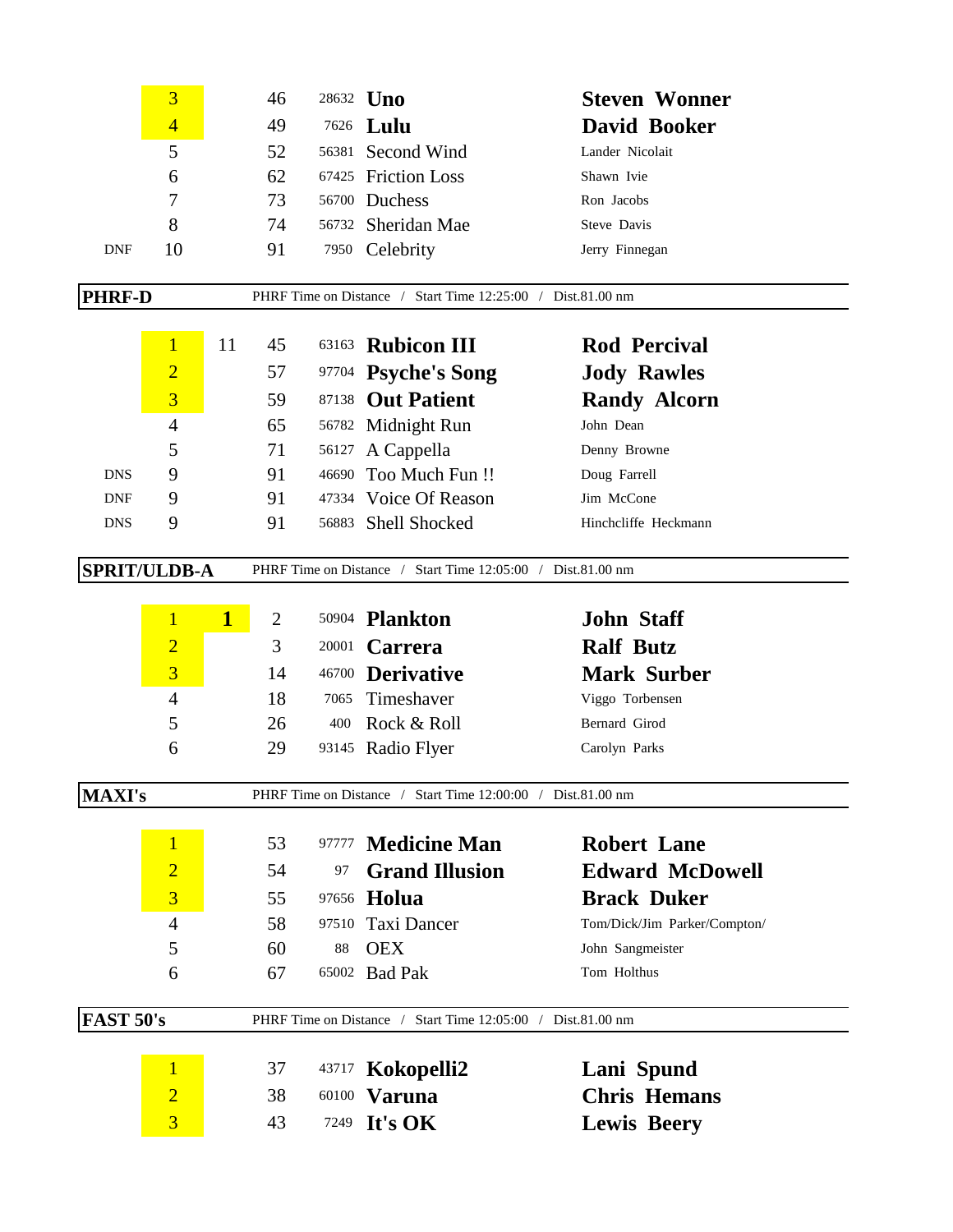|             | <b>Questions? Contact:</b> |    |           | Dick Reinhardt (310) 376-2459                               | Number of boats Scored 90             |
|-------------|----------------------------|----|-----------|-------------------------------------------------------------|---------------------------------------|
|             |                            |    |           |                                                             |                                       |
|             | 5                          | 70 |           | 27096 Afterburner                                           | Bill Gibbs                            |
|             | $\overline{4}$             | 61 |           | FRA11 Go Cart                                               | Chris Slagerman                       |
|             | 3                          | 51 | 31        | <b>FRA031</b>                                               | <b>Yves Vergnolle Jerome Sammarce</b> |
|             | $\overline{2}$             | 41 |           | 97463 <b>Alien</b>                                          | Dan Frenette                          |
|             | $\overline{1}$             | 40 |           | 97645 Neck Sprain                                           | <b>Wade Stevens</b>                   |
|             |                            |    |           |                                                             |                                       |
| <b>OCRA</b> |                            |    |           | PHRF Time on Distance / Start Time 12:00:00 / Dist.81.00 nm |                                       |
|             |                            |    |           |                                                             |                                       |
| <b>DNF</b>  | 8                          | 91 |           | 50100 Margaritaville 1.5                                    | Jay Steinbeck                         |
| <b>DNF</b>  | 8                          | 91 |           | 77000 Pendragon IV                                          | John MacLaurin                        |
|             | 5                          | 50 | 52006 Bud |                                                             | Victor Wild                           |
|             | 4                          | 47 |           | 52005 Rebel Yell                                            | David Team                            |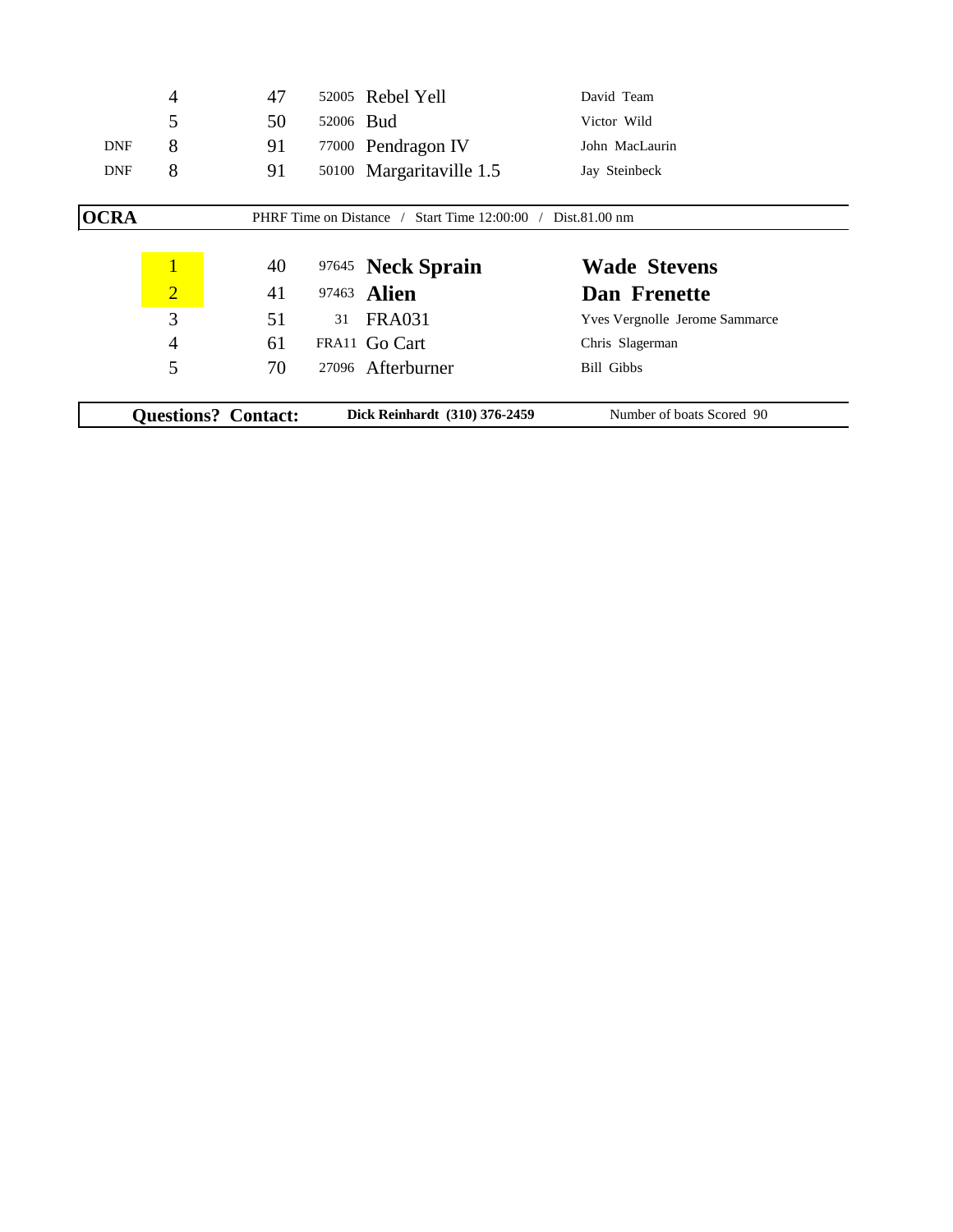|    | Club                      | <b>Type</b>       |
|----|---------------------------|-------------------|
|    | <b>CBYC</b>               | SCZ <sub>50</sub> |
|    | <b>BYC</b>                | <b>SCZ50M</b>     |
|    | <b>SBRYC</b>              | SCZ50             |
|    | <b>LBYC</b>               | SC52              |
|    | LAYC/CYC                  | N/M 50            |
|    |                           |                   |
|    | <b>KHYC</b>               | Hobie33           |
|    | <b>RBYC</b>               | 1D35              |
|    | <b>DRYC</b>               | 11-Mod            |
|    | <b>PSSA</b>               | Olson 30          |
|    | <b>SBSC</b>               | <b>SOVEREL</b>    |
|    |                           |                   |
|    | <b>CBYC</b>               | Farr 40           |
|    | <b>KHYC</b>               | Farr 40           |
|    | <b>CBYC</b>               | Farr 40           |
|    | <b>KHYC</b>               | Farr 40           |
|    |                           |                   |
|    | <b>AYC</b>                | <b>SC37</b>       |
| ıd | <b>KHYC</b>               | <b>J-111</b>      |
|    | <b>KHYC</b>               | $J-111$           |
|    | $_{\mathrm{BYC}}$         | $J-133$           |
|    | $\ensuremath{\text{CYC}}$ | $J-133$           |
|    | $_{\rm OYC}$              | $J-120$           |
|    | CYC                       | Ross 40           |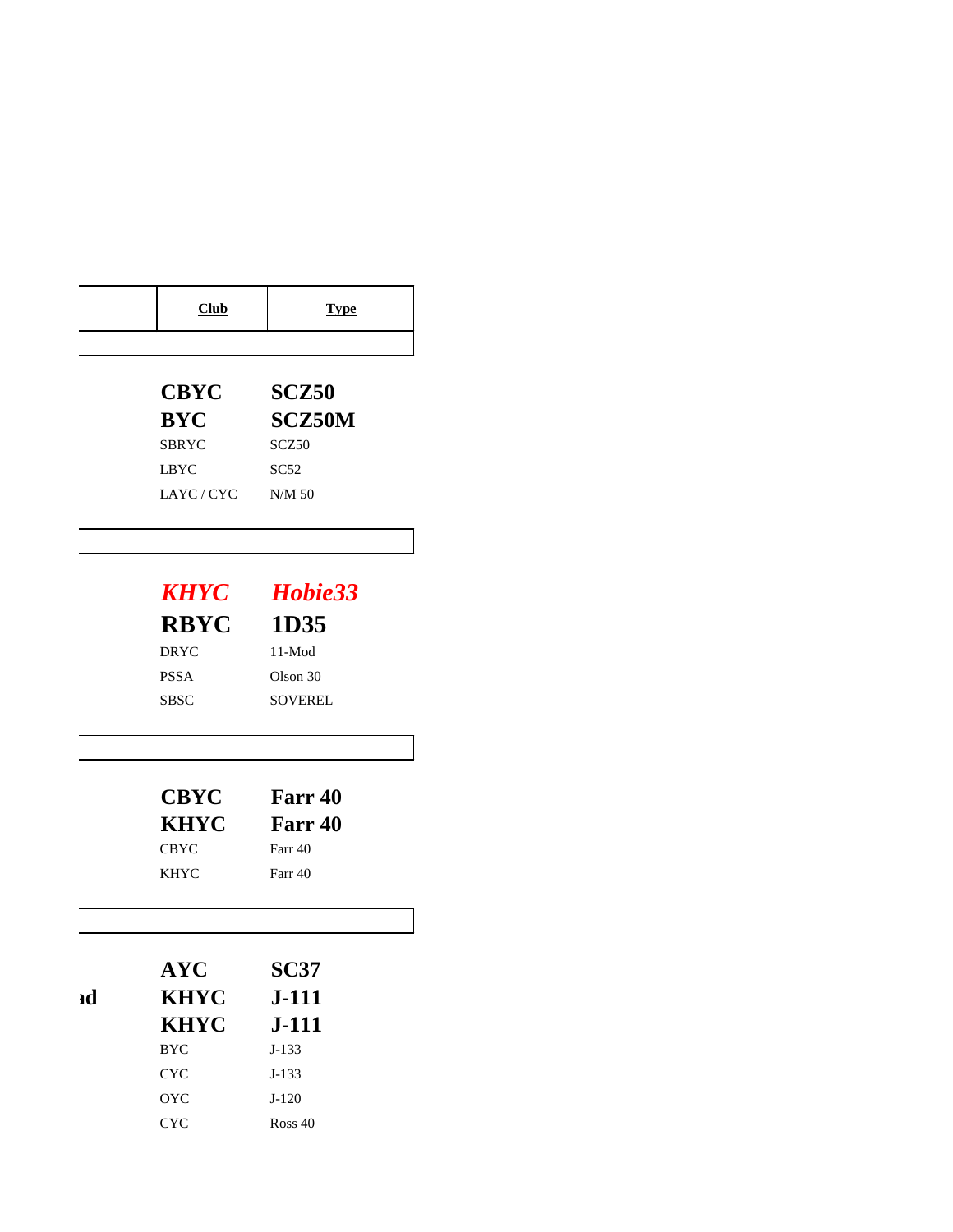| <b>SMWYC</b> | Hunter 50  |
|--------------|------------|
| <b>SBYC</b>  | $J-88$     |
| <b>CYC</b>   | Tartan 101 |
| <b>DRYC</b>  | $J-109$    |
| <b>SBYC</b>  | $J-105$    |
| <b>CYC</b>   | $J-109$    |
| <b>DRYC</b>  | Tartan 101 |
| <b>CYC</b>   | $J-109$    |
| <b>PBYC</b>  | $J-92$     |
| <b>SIBYC</b> | $J-109$    |

| <b>CYC</b>            | <b>BEN44.7</b>      |
|-----------------------|---------------------|
| <b>KHYC</b>           | Xp44                |
| <b>ALYC</b>           | TRIPP <sub>47</sub> |
| <b>SBYC/TrarSC 52</b> |                     |
| <b>VYC</b>            | <b>BEN44.7</b>      |
| ALYC                  | SYDNEY 380d         |
| SYC?Transpac          | Frers50             |
| <b>SYC</b>            | $X-41$              |
| <b>DRYC</b>           | <b>BEN44.7</b>      |

| <b>SBYC</b> | <b>BEN40.7</b>      |
|-------------|---------------------|
| <b>KHYC</b> | <b>J-33</b>         |
| <b>SBYC</b> | <b>Schock 35</b>    |
| <b>CYC</b>  | <b>54DS</b>         |
| CYC.        | <b>BEN40.7</b>      |
| <b>DRYC</b> | JNNU <sub>49P</sub> |
| <b>KHYC</b> | Centurion 40S       |
| CR A        | $J-33$              |
| <b>DRYC</b> | <b>BEN36.7</b>      |

| VYC         | Catalina 42        |
|-------------|--------------------|
| <b>SPYC</b> | <b>Newport 41s</b> |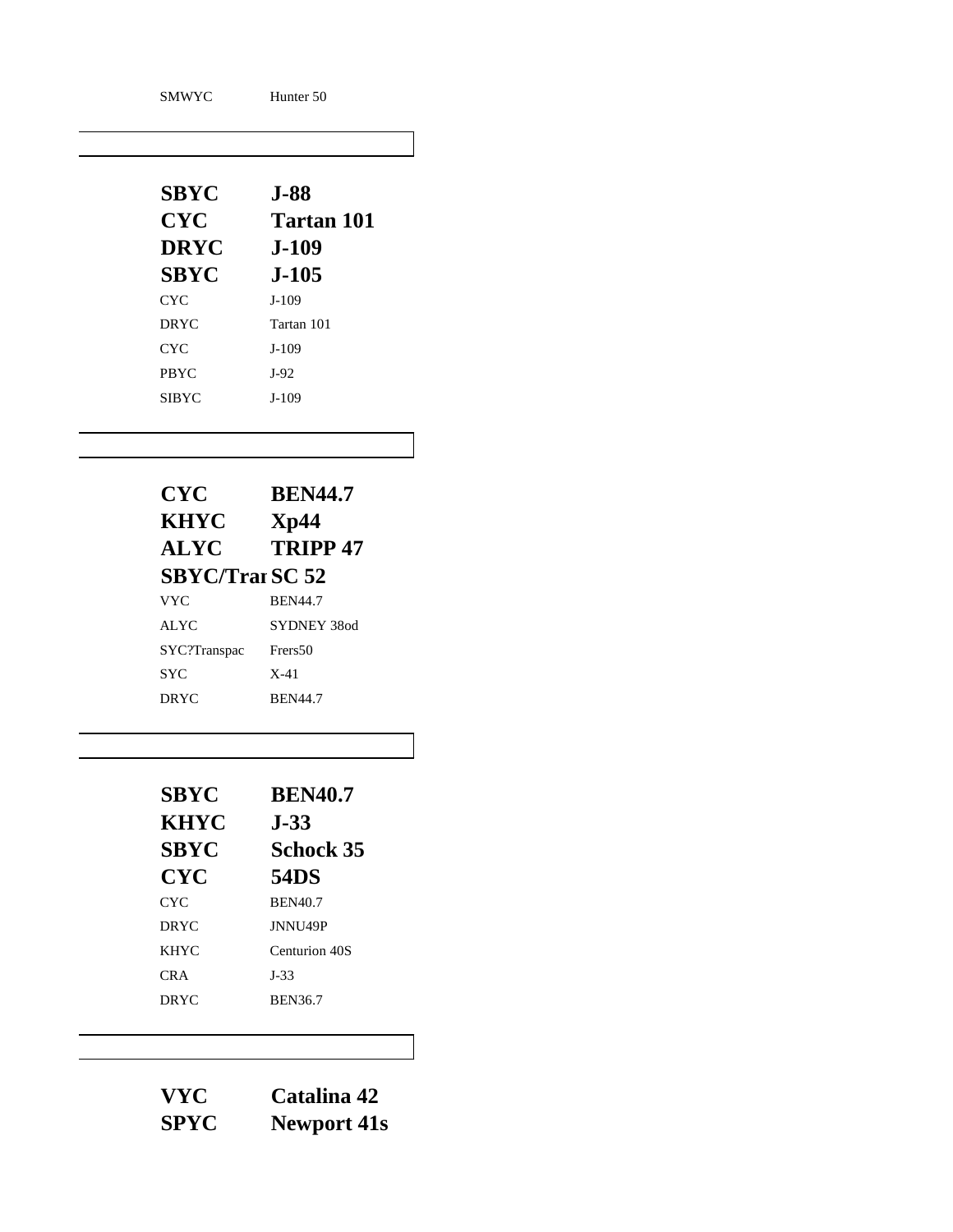| <b>RYC</b>   | <b>Wyliecat 30</b>    |
|--------------|-----------------------|
| <b>SIBYC</b> | <b>Schock 34PC</b>    |
| SBYC         | Hunter <sub>375</sub> |
| SBYRC        | J-30                  |
| <b>DRYC</b>  | Catalina 42mkII       |
| <b>KHYC</b>  | Catalina 36/MK1       |
| <b>KHYC</b>  | Cal 40                |
|              |                       |

## **PSSA Contess 33 Freedom 38 AnYC/PSS.** Cal 2-29 KHYC Catalin 320 KHYC Catalin 320 VYC Catalina 34 (Tall Ri PSSA Ericson 32 LBSYC Catalina 27

| <b>CYC</b>   | Viper 830         |
|--------------|-------------------|
| <b>DPYC</b>  | <b>Carrera290</b> |
| <b>CorYC</b> | <b>J-125</b>      |
| <b>DPYC</b>  | $J-125$           |
| <b>SBYC</b>  | <b>Farr 400</b>   |
| <b>SBYC</b>  | $J-145$           |

| <b>And 63</b>        |
|----------------------|
| <b>Santa Cruz 70</b> |
| <b>Santa Cruz 70</b> |
| $R/P$ ugh 68         |
| SCZ70M               |
| STP <sub>65</sub>    |
|                      |

|            | <b>SDYC CBISCZ52</b> |
|------------|----------------------|
| <b>BYC</b> | <b>IRC 46</b>        |
| <b>BYC</b> | <b>Andrews 49.9</b>  |